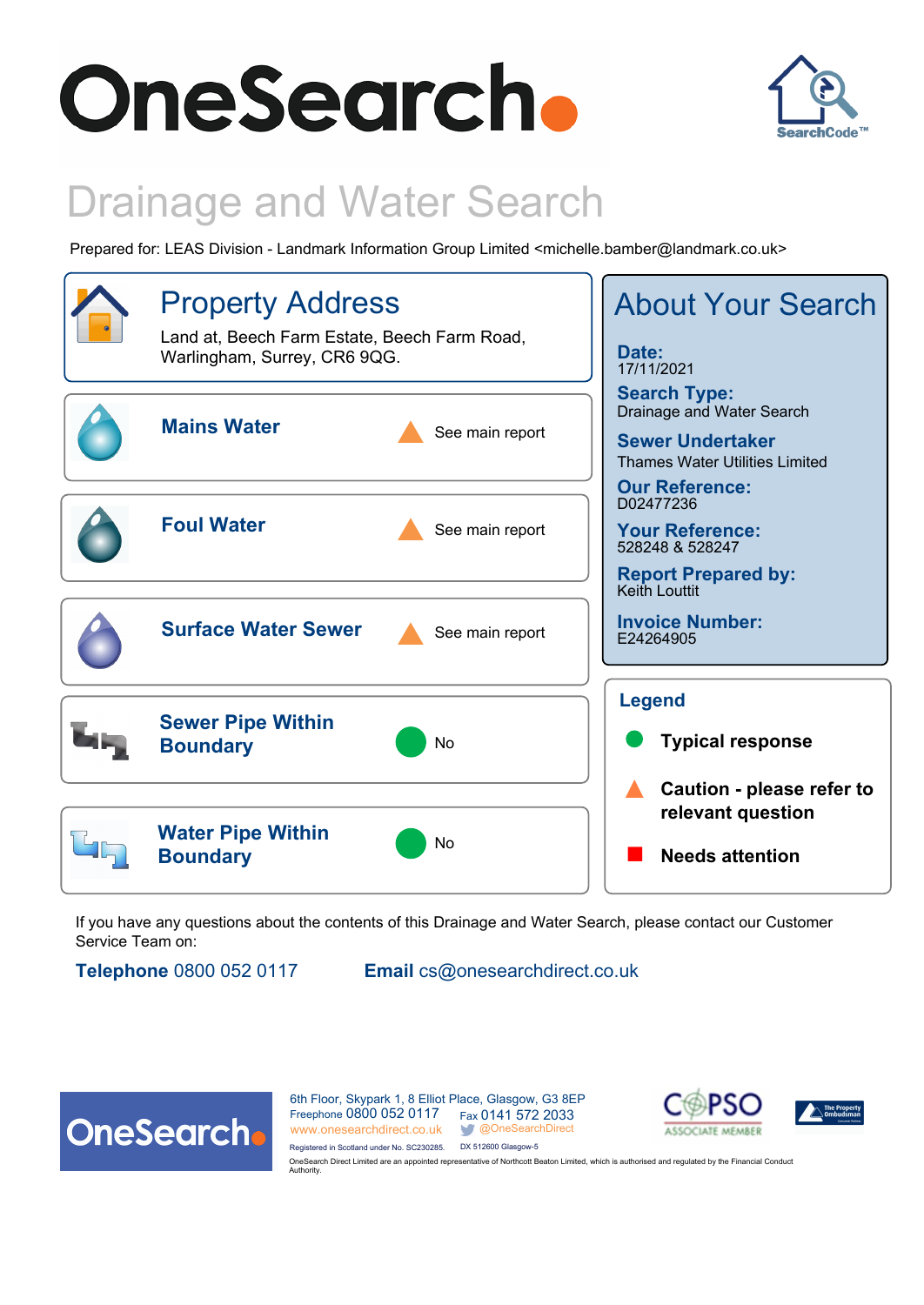Land at, Beech Farm Estate, Beech Farm Road, Warlingham, Surrey, CR6 9QG.

| <b>Drainage Map</b><br>1.1 Where relevant, please include a copy of an extract from the public<br>sewer map.                                                                                                                                                                                                   | Enclosed   |  |
|----------------------------------------------------------------------------------------------------------------------------------------------------------------------------------------------------------------------------------------------------------------------------------------------------------------|------------|--|
| Please refer to the attached map. Where relevant, assets have been transcribed.                                                                                                                                                                                                                                |            |  |
| <b>Map of Waterworks</b><br>1.2 Where relevant, please include a copy of an extract from the map of waterworks.                                                                                                                                                                                                | Enclosed   |  |
| Please refer to the attached map. Where relevant, assets have been transcribed.                                                                                                                                                                                                                                |            |  |
| <b>Foul Water</b><br>2.1 Does foul water from the property drain to a public sewer?                                                                                                                                                                                                                            | See Detail |  |
| This search relates to an area of land.                                                                                                                                                                                                                                                                        |            |  |
| Please note that this answer has been inferred based on the location of the public sewer in relation to the<br>Note:<br>property (refer to plan for details). In the event that this is incorrect our Professional Indemnity Cover will be<br>applied. Please refer to section 10 of the Terms and Conditions. |            |  |
|                                                                                                                                                                                                                                                                                                                |            |  |
| <b>Surface Water</b><br>2.2 Does surface water from the property drain to a public sewer?                                                                                                                                                                                                                      | See Detail |  |
| This search relates to an area of land.                                                                                                                                                                                                                                                                        |            |  |
| Please note that this answer has been inferred based on the location of the public sewer in relation to the<br>Note:<br>property (refer to plan for details). In the event that this is incorrect our Professional Indemnity Cover will be<br>applied. Please refer to section 10 of the Terms and Conditions. |            |  |
|                                                                                                                                                                                                                                                                                                                |            |  |
| <b>Surface Water</b><br>2.3 Is a surface water drainage charge payable?                                                                                                                                                                                                                                        | See Detail |  |
| Please refer to the vendor. Obtaining a copy of a recent water bill will confirm the charging basis for the property.                                                                                                                                                                                          |            |  |
| $D_{\text{reinava}}$ $\Lambda_{\text{eacho}}$ within $D_{\text{quadrup}}$                                                                                                                                                                                                                                      | No         |  |

#### 2.4 Does the public sewer map indicate any public sewer, disposal main or lateral drain within the boundaries of the property? Drainage Assets within Boundary

The map indicates there are no public sewers, disposal mains or lateral drains within the boundaries of the property.

- Notes (1) It has not always been a requirement for public sewers, disposal mains or lateral drains to be recorded on the public sewer map. It is therefore possible for unidentified sewers, disposal mains or lateral drains to exist within the boundaries of the property. A full site inspection is recommended prior to any work commencing.
	- (2) Please note that from 1st October 2011 the majority of private sewers and lateral drains connected to the public network as of 1st July 2011 transferred into public ownership and it is therefore possible there may be additional public assets within or close to the boundary which may not be shown on the public sewer plan. The presence of public assets running within the boundary of the property may restrict further development. If there are any plans to develop the property further enquiries should be made to the undertaker.
	- (3) The undertaker has a legal right of access to carry out work on its assets, subject to notice. This may result in employees of the undertaker or its contractors needing to enter the property to carry out work.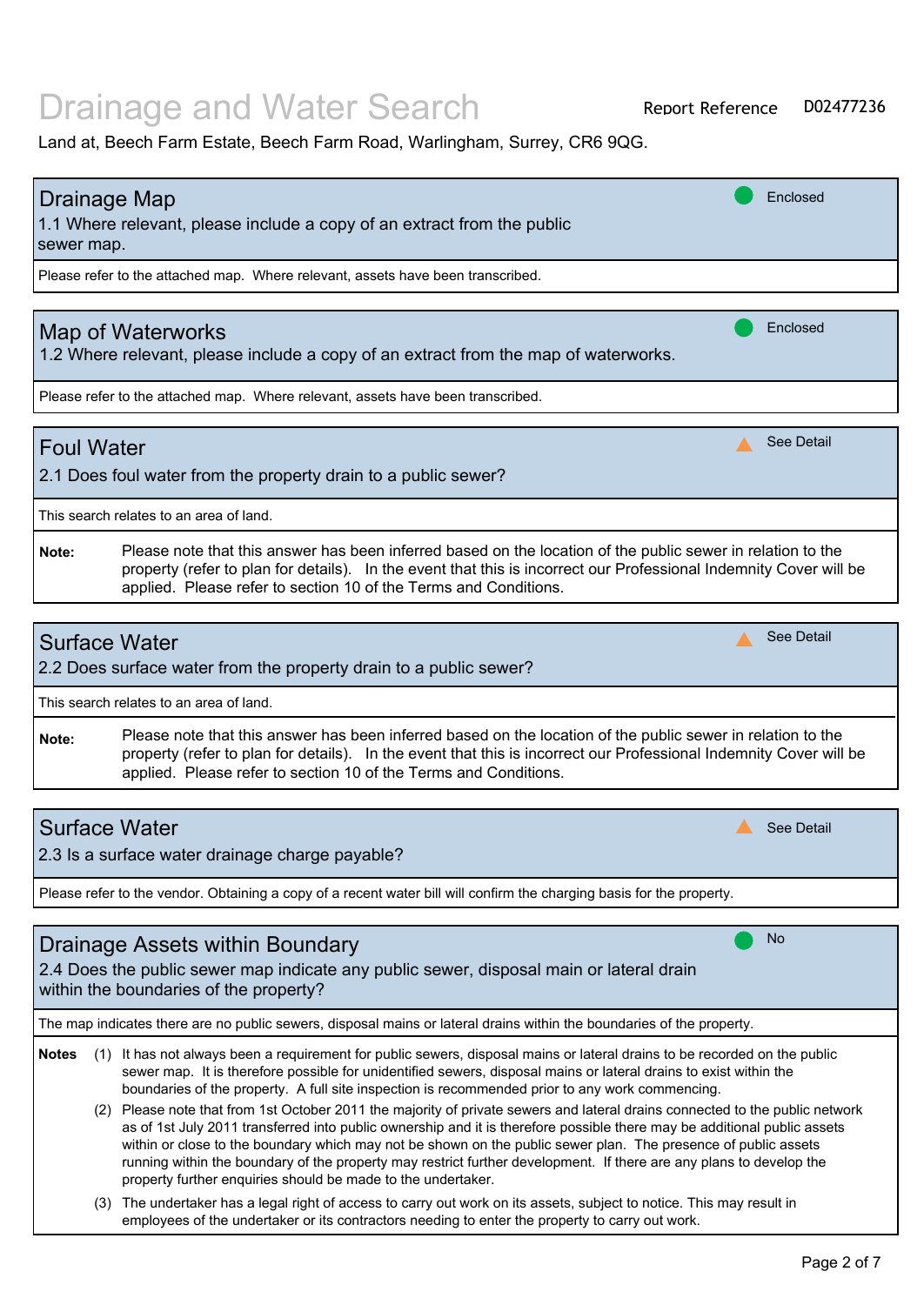| <b>Surface Water</b><br><b>Insured</b>                                                                                                        |
|-----------------------------------------------------------------------------------------------------------------------------------------------|
| 2.4.1 Does the public sewer map indicate any public pumping station or any other ancillary                                                    |
| apparatus within the boundaries of the property?                                                                                              |
|                                                                                                                                               |
| Insurance has been implemented to indemnify against any Adverse Entries in response to this question which may affect this                    |
| property. This indemnifies the Buyer, Seller, and Lender against the lesser of the deficit or that part of the deficit which results directly |
| from the difference between the Market Value of the property without the Adverse Entry and the Market Value with the Adverse Entry.           |
|                                                                                                                                               |
| No                                                                                                                                            |
| <b>Public Sewer</b>                                                                                                                           |
| 2.5 Does the public sewer map indicate any public sewer within 30.48 metres (100 feet) of                                                     |
| any buildings within the property?                                                                                                            |
| The public sewer map does not show a public sewer within 30.48 metres (100 feet) of the property. It is possible for private sewers to        |
| exist within this radius which would not be shown on the public map.                                                                          |
| Note:<br>From 1st October 2011 there may be additional lateral drains and/or public sewers which are not recorded on the public               |
| sewer map but are also within 30.48 metres (100 feet) of a building within the property.                                                      |
|                                                                                                                                               |
| <b>Public Sewer</b><br>Insured                                                                                                                |
|                                                                                                                                               |
| 2.5.1 Does the public sewer map indicate any public pumping station or any other ancillary                                                    |
| apparatus within 50m of any buildings within the property?                                                                                    |
| Insurance has been implemented to indemnify against any Adverse Entries in response to this question which may affect this                    |
| property. This indemnifies the Buyer, Seller, and Lender against the lesser of the deficit or that part of the deficit which results directly |
| from the difference between the Market Value of the property without the Adverse Entry and the Market Value with the Adverse Entry.           |
|                                                                                                                                               |
| No                                                                                                                                            |
| <b>Adoption</b>                                                                                                                               |
| 2.6 Are any sewer or lateral drains serving, or which are proposed to serve the property,                                                     |
| the subject of an existing adoption agreement or an application for such an agreement?                                                        |
| The property is part of an established development and is not subject to an adoption agreement.Please note the majority of private            |
| sewers and lateral drains subject to adoption agreements were transferred into public ownership from 1st October 2011 and there               |
| may therefore be additional public sewers other than those shown on the plan.                                                                 |
| Note:<br>In the case of recent or new developments, please refer to developer.                                                                |
|                                                                                                                                               |
| See Detail                                                                                                                                    |
| <b>Building Over Agreements</b>                                                                                                               |
| 2.7 Has a sewerage undertaker approved or been consulted about any plans to erect a                                                           |
| building or extension on the property over or in the vicinity of a public sewer, disposal main o                                              |
| drain?                                                                                                                                        |
| There is no statutory access to records in relation to any approval or consultation about plans to erect a building or extension on the       |
| property over or in the vicinity of a public sewer, disposal main or drain. Where an asset is shown within the boundary, you may wish         |
| to make additional enquiries of the relevant authority.                                                                                       |
| Notes: (1) Buildings or extensions erected over a sewer in contravention of building controls may have to be removed or altered.              |
| (2) From the 1st October 2011 private sewers, disposal mains and lateral drains were transferred into public ownership                        |
| and the sewerage undertaker may not have been approved or consulted about any plans to erect a building or extension                          |
| on the property over or in the vicinity of these.                                                                                             |
|                                                                                                                                               |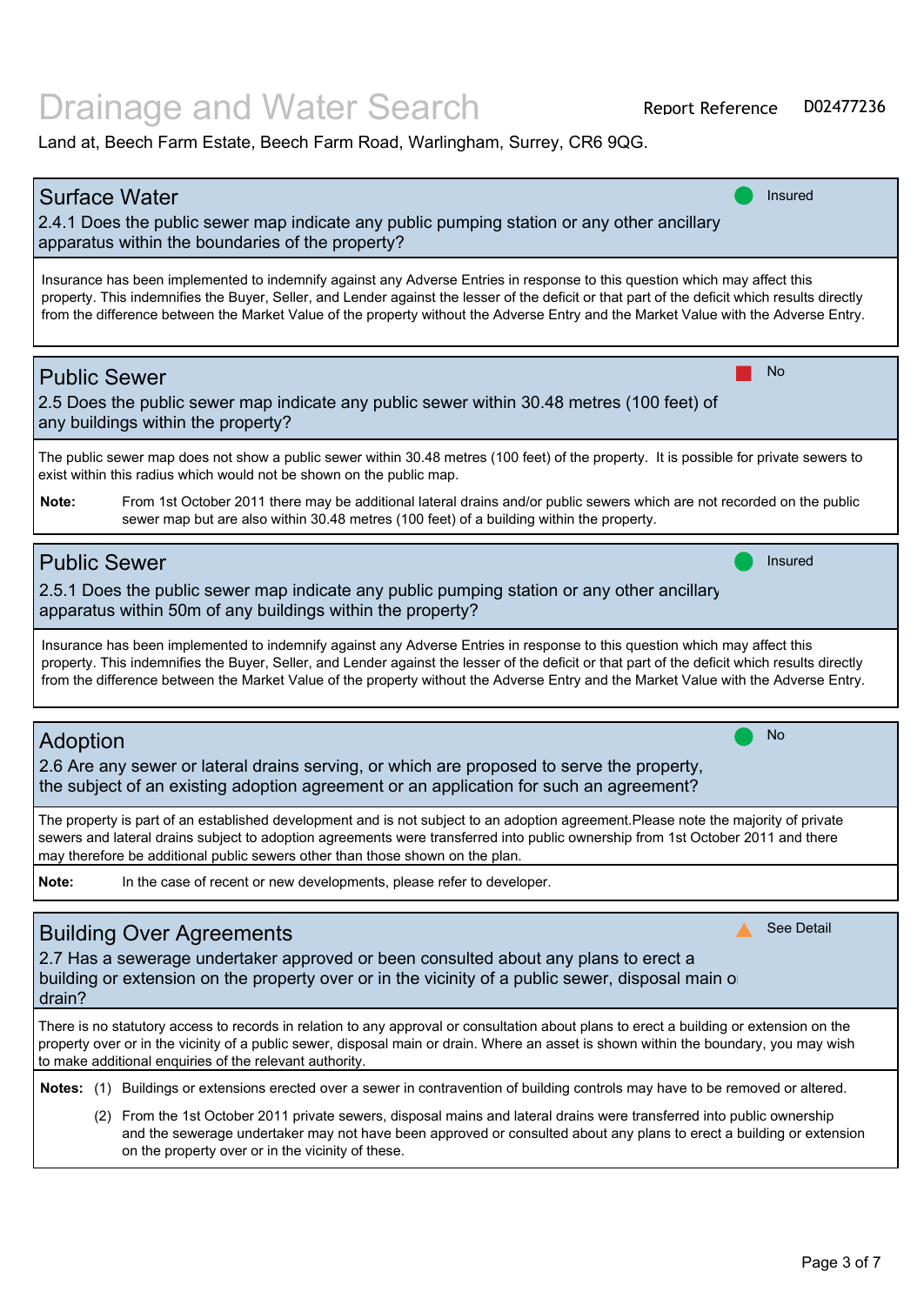|                    | <b>Internal Flooding</b><br>Insured                                                                                                                                                                                                                                                                                                                                                                                |
|--------------------|--------------------------------------------------------------------------------------------------------------------------------------------------------------------------------------------------------------------------------------------------------------------------------------------------------------------------------------------------------------------------------------------------------------------|
|                    | 2.8 Is the building which is, or forms, part of the property at risk of internal flooding due to                                                                                                                                                                                                                                                                                                                   |
|                    | overloaded public sewers?                                                                                                                                                                                                                                                                                                                                                                                          |
|                    | Insurance has been implemented to indemnify against any Adverse Entries in response to this question which may affect this<br>property. This indemnifies the Buyer, Seller, and Lender against the lesser of the deficit or that part of the deficit which results directly<br>from the difference between the Market Value of the property without the Adverse Entry and the Market Value with the Adverse Entry. |
|                    | <b>Sewage Treatment Works</b><br><b>Insured</b>                                                                                                                                                                                                                                                                                                                                                                    |
|                    | 2.9 Please state the distance from the property to the nearest boundary of the nearest                                                                                                                                                                                                                                                                                                                             |
|                    | sewage treatment works.                                                                                                                                                                                                                                                                                                                                                                                            |
|                    | Insurance has been implemented to indemnify against any Adverse Entries in response to this question which may affect this<br>property. This indemnifies the Buyer, Seller, and Lender against the lesser of the deficit or that part of the deficit which results directly<br>from the difference between the Market Value of the property without the Adverse Entry and the Market Value with the Adverse Entry. |
| <b>Mains Water</b> | See Detail                                                                                                                                                                                                                                                                                                                                                                                                         |
|                    | 3.1 Is the property connected to mains water supply?                                                                                                                                                                                                                                                                                                                                                               |
|                    | This search relates to an area of land.                                                                                                                                                                                                                                                                                                                                                                            |
| Note:              | Please note that this answer has been inferred based on the location of the public water in relation to the property (refer<br>to plan for details). In the event that this is incorrect our Professional Indemnity Cover will be applied. Please refer to<br>section 10 of the Terms and Conditions.                                                                                                              |
|                    |                                                                                                                                                                                                                                                                                                                                                                                                                    |
|                    | <b>No</b><br>Water Assets within Boundary                                                                                                                                                                                                                                                                                                                                                                          |
|                    | 3.2 Are there any water mains, resource mains or discharge pipes within the boundaries of                                                                                                                                                                                                                                                                                                                          |
| the property?      |                                                                                                                                                                                                                                                                                                                                                                                                                    |
|                    | The map indicates there are no water mains, resource mains or discharge pipes within the boundaries of the property.                                                                                                                                                                                                                                                                                               |
| Note:              | It has not always been a requirement for such water mains, resource mains or discharge pipes to be recorded on the<br>public sewer map. It is therefore possible for water mains, resource mains or discharge pipes to exist within the<br>boundaries of the property. A full site inspection is recommended prior to any work commencing.                                                                         |
|                    |                                                                                                                                                                                                                                                                                                                                                                                                                    |
| <b>Adoption</b>    | <b>No</b>                                                                                                                                                                                                                                                                                                                                                                                                          |
|                    | 3.3 Is any water main or service pipe serving, or which is proposed to serve the property, the                                                                                                                                                                                                                                                                                                                     |
|                    | subject of an existing adoption agreement or an application for such an agreement?                                                                                                                                                                                                                                                                                                                                 |
| such an agreement. | Records indicate that water supply serving the property are not the subject of an existing adoption agreement or an application for                                                                                                                                                                                                                                                                                |
| Note:              | Where the property is part of an established development it would not normally be subject to an adoption agreement<br>under Section 104 of the Water Industry Act 1991.                                                                                                                                                                                                                                            |
|                    |                                                                                                                                                                                                                                                                                                                                                                                                                    |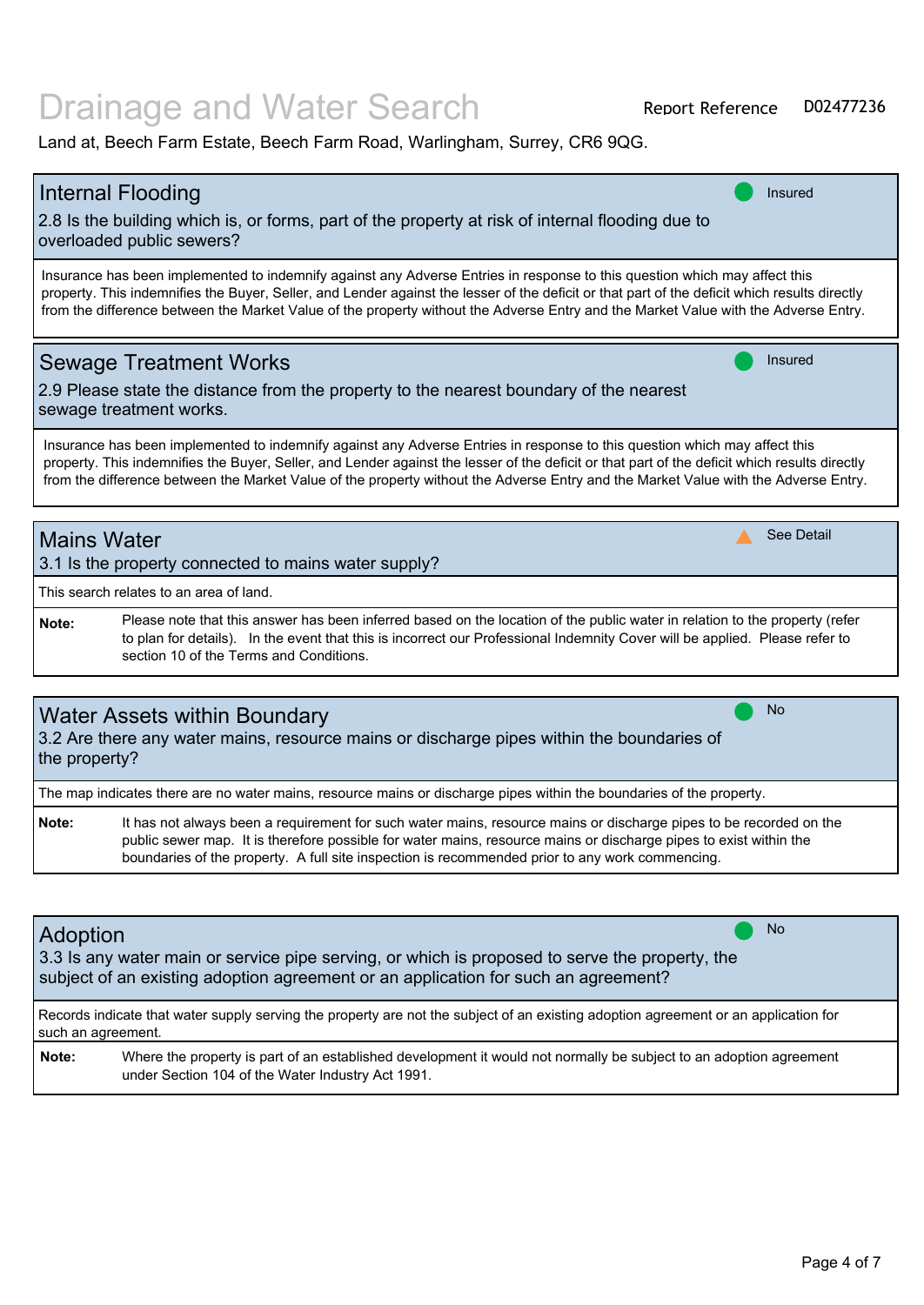# Drainage and Water Search

| <b>Water Pressure</b>                                                                                                                                                                                                                                                                                                                                                                                              | <b>Insured</b>    |
|--------------------------------------------------------------------------------------------------------------------------------------------------------------------------------------------------------------------------------------------------------------------------------------------------------------------------------------------------------------------------------------------------------------------|-------------------|
| 3.4 Is the property at risk of receiving low water pressure or flow?                                                                                                                                                                                                                                                                                                                                               |                   |
| Insurance has been implemented to indemnify against any Adverse Entries in response to this question which may affect this<br>property. This indemnifies the Buyer, Seller, and Lender against the lesser of the deficit or that part of the deficit which results directly<br>from the difference between the Market Value of the property without the Adverse Entry and the Market Value with the Adverse Entry. |                   |
| <b>Water Supply Classification</b>                                                                                                                                                                                                                                                                                                                                                                                 | See Detail        |
| 3.5 What is the classification of the water supply for the property?                                                                                                                                                                                                                                                                                                                                               |                   |
| Please refer to the vendor. Obtaining a copy of a recent water bill will confirm the classification for the property.                                                                                                                                                                                                                                                                                              |                   |
| <b>Water Meter</b>                                                                                                                                                                                                                                                                                                                                                                                                 | See Detail        |
| 3.6 Please include details of the location of any water meter serving the property.                                                                                                                                                                                                                                                                                                                                |                   |
| Please refer to the vendor. Obtaining a copy of a recent water bill will confirm the charging basis for the property.                                                                                                                                                                                                                                                                                              |                   |
|                                                                                                                                                                                                                                                                                                                                                                                                                    |                   |
| Sewerage Undertaker                                                                                                                                                                                                                                                                                                                                                                                                | See Answer        |
| 4.1.1 Who is responsible for providing the sewerage services for the property?                                                                                                                                                                                                                                                                                                                                     |                   |
| Thames Water Utilities Limited, Clearwater Court, Reading, RG1 8DB.                                                                                                                                                                                                                                                                                                                                                |                   |
| 0845 9200 888<br>www.thameswater.co.uk<br>Telephone:<br>Web:                                                                                                                                                                                                                                                                                                                                                       |                   |
|                                                                                                                                                                                                                                                                                                                                                                                                                    |                   |
| <b>Water Undertaker</b>                                                                                                                                                                                                                                                                                                                                                                                            | <b>See Answer</b> |
| 4.1.2 Who is responsible for providing the water services for the property?                                                                                                                                                                                                                                                                                                                                        |                   |
| Sutton & East Surrey Water, London Road, Redhill, Surrey, RH1 1LJ.                                                                                                                                                                                                                                                                                                                                                 |                   |
| 01737 772 000<br>www.waterplc.com<br>Telephone:<br>Web:                                                                                                                                                                                                                                                                                                                                                            |                   |
|                                                                                                                                                                                                                                                                                                                                                                                                                    |                   |
| <b>Sewerage Service Billing</b>                                                                                                                                                                                                                                                                                                                                                                                    | <b>See Detail</b> |
| 4.2 Who bills the property for sewerage services?                                                                                                                                                                                                                                                                                                                                                                  |                   |
|                                                                                                                                                                                                                                                                                                                                                                                                                    |                   |
| Please refer to the vendor. Obtaining a copy of a recent water bill will confirm the charging basis for the property.                                                                                                                                                                                                                                                                                              |                   |
| <b>Water Service Billing</b>                                                                                                                                                                                                                                                                                                                                                                                       | See Detail        |
| 4.3 Who bills the property for water services?                                                                                                                                                                                                                                                                                                                                                                     |                   |
|                                                                                                                                                                                                                                                                                                                                                                                                                    |                   |
| Please refer to the vendor. Obtaining a copy of a recent water bill will confirm the charging basis for the property.                                                                                                                                                                                                                                                                                              |                   |
| <b>Charging Basis</b>                                                                                                                                                                                                                                                                                                                                                                                              | See Detail        |
| 4.4 What is the current basis for charging for sewerage and water services at the property?                                                                                                                                                                                                                                                                                                                        |                   |
|                                                                                                                                                                                                                                                                                                                                                                                                                    |                   |
| Please refer to vendor. Obtaining a copy of a recent water bill will confirm the charging basis for the property.                                                                                                                                                                                                                                                                                                  |                   |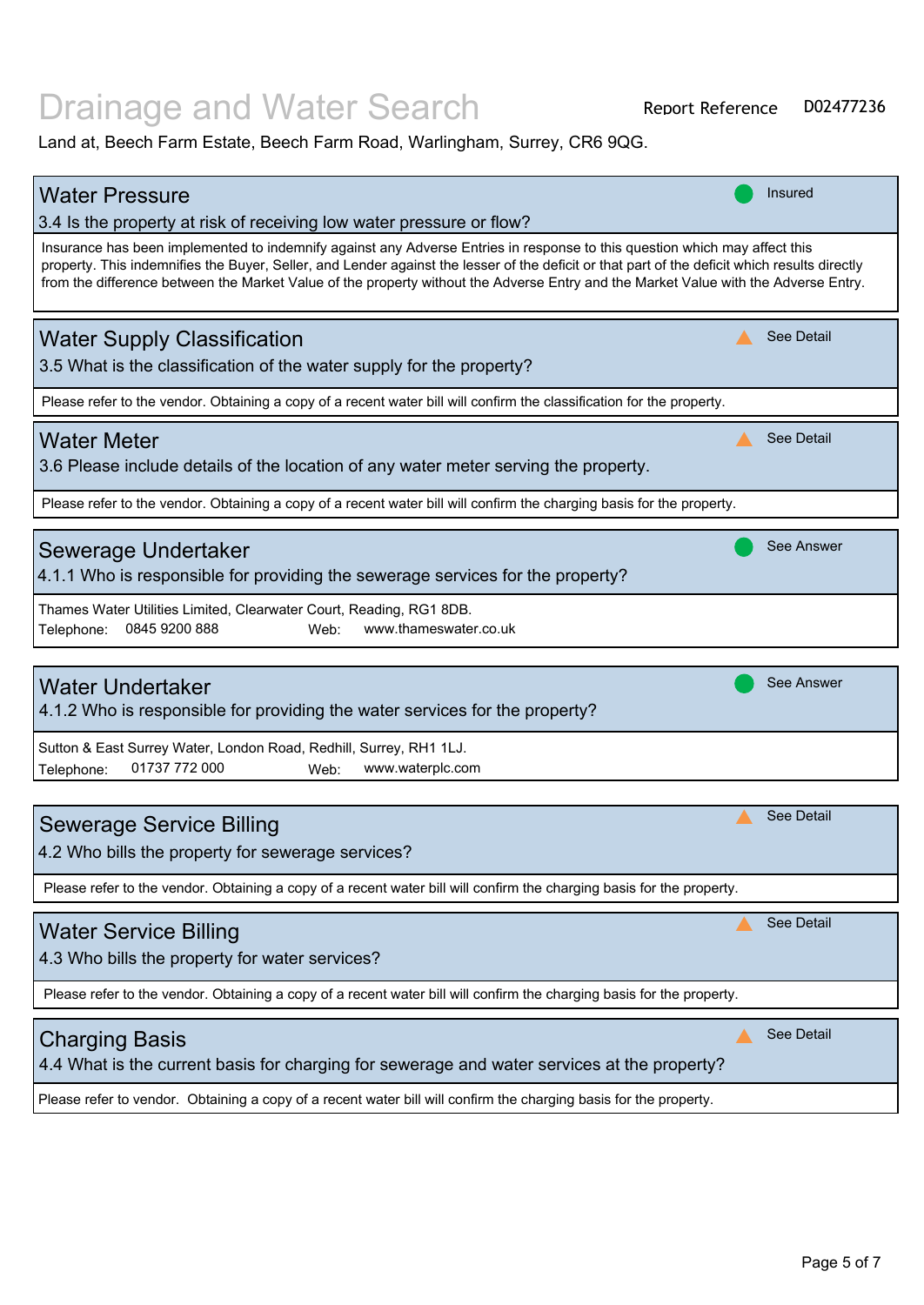| Public Sewer<br>4.5 Will the basis for charging for sewerage and water services at the property change as a<br>consequence of a change of occupation?                                                                                                                                                                                                                                                                | <b>Insured</b> |
|----------------------------------------------------------------------------------------------------------------------------------------------------------------------------------------------------------------------------------------------------------------------------------------------------------------------------------------------------------------------------------------------------------------------|----------------|
| Insurance has been implemented to indemnify against any Adverse Entries in response to this question which may affect this<br>property. This indemnifies the Buyer, Seller, and Lender against the lesser of the deficit or that part of the deficit which results directly<br>  from the difference between the Market Value of the property without the Adverse Entry and the Market Value with the Adverse Entry. |                |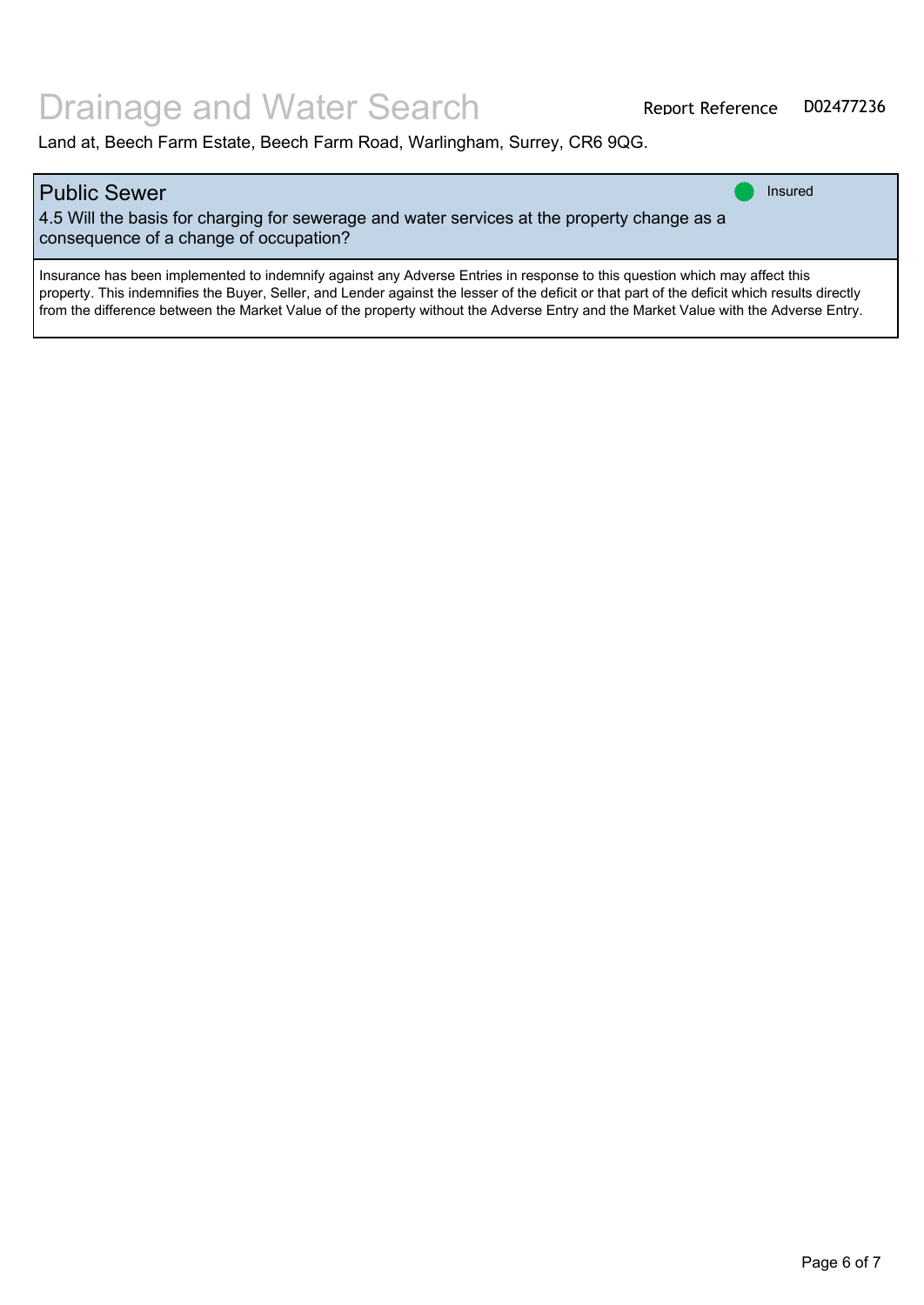Land at, Beech Farm Estate, Beech Farm Road, Warlingham, Surrey, CR6 9QG.

# Terms and Conditions

#### **The Search Company**

1. This Search Report was prepared by: **OneSearch Direct Limited 6th Floor Skypark 1 8 Elliot Place Glasgow G3 8EP**

> **Tel 0800 052 0117 Email cs@onesearchdirect.co.uk**

(Referred to as "OneSearch").

2. OneSearch Direct is a Limited Company registered in Scotland, Company Number SC230285.

3. OneSearch maintain contractual relationships with various persons involved in the conveyancing process in the UK. OneSearch will disclose on the Search Report any personal or business relationship it has with individuals involved in the sale of the property as identified when the Search Report is ordered. OneSearch cannot accept liability for failing to disclose a relationship when a person's involvement in the transaction is not declared at the outset.

#### **Terms for Preparation of Search**

4. This Search Report does not consider whether all necessary consents have been obtained. Purchasing agents are advised to obtain the necessary documentation from the vendors.

5. The necessary searches to prepare this report were completed on the date of issue as specified on the coversheet.

#### **Legal Issues**

6. The Search Report has been prepared with reasonable care and skill by staff trained and employed by OneSearch.

7. The seller of the subjects or the person acting as his/her estate agent may make copies of this Search Report subject to our prior agreement.

8. These terms are enforceable against OneSearch not only by the seller of the property but also by the purchaser of, or mortgage lender in respect of, the property, in their own right.

9. Any quenes or complaints regarding the content of the Search Report; the manner in which the search was prepared or completed; or the service provided by staff of OneSearch should be submitted in the first instance to Customer Services as set out in paragraph 1. Claims may also be made under the relevant insurance. (See also under Liability and Insurance below.)

#### **Liability**

10. This search is protected by Professional Indemnity Insurance arranged by Travelers Insurance Co Ltd, the limit of which is £10,000,000. This indemnity alsc provides cover for errors and omissions it local authority and water company data/ records which are used to compile our search reports. The search further benefits from 6 years run-off cover.

11. If the insurance company goes out of business, compensation may be available from the Financial Services Compensatio Scheme (FSCS). The Financial Ombudsman Service may also provide help in resolving disputes involving insurance companies.

#### **Complaints Procedure**

12. OneSearch is registered with the Property Codes Compliance Board as a subscnber to the Search Code. The Ombudsman can award up to £5000 to you if the Ombudsman finds that you have suffered actual financial loss and/or aggravation, distress or inconvenience as a result of your search provider failing to keep to the Code.

If you make a complaint, we will:

■ Acknowledge your complaint within 5 working days of receipt;

■ Normally deal with it fully and provide a final response, in writing, within 20 working days of receipt;

■ Keep you informed by letter, telephone or email, as you prefer, if we need more time;

■ Provide a final response, in writing, at the latest within 40 working days of receipt;

■ Liaise, at your request, with anyone acting formally on your behalf.

Complaints should be addressed to Customer Services as set out in paragraph 1, either by letter, email, or telephone.

If you are not satisfied with our final response, you may refer the complaint to **The Property Ombudsman** scheme:

#### **Tel 01722 333306**

**Email admin@tpos.co.uk** We will cooperate fully with the Ombudsman during any investigation and comply with his decision.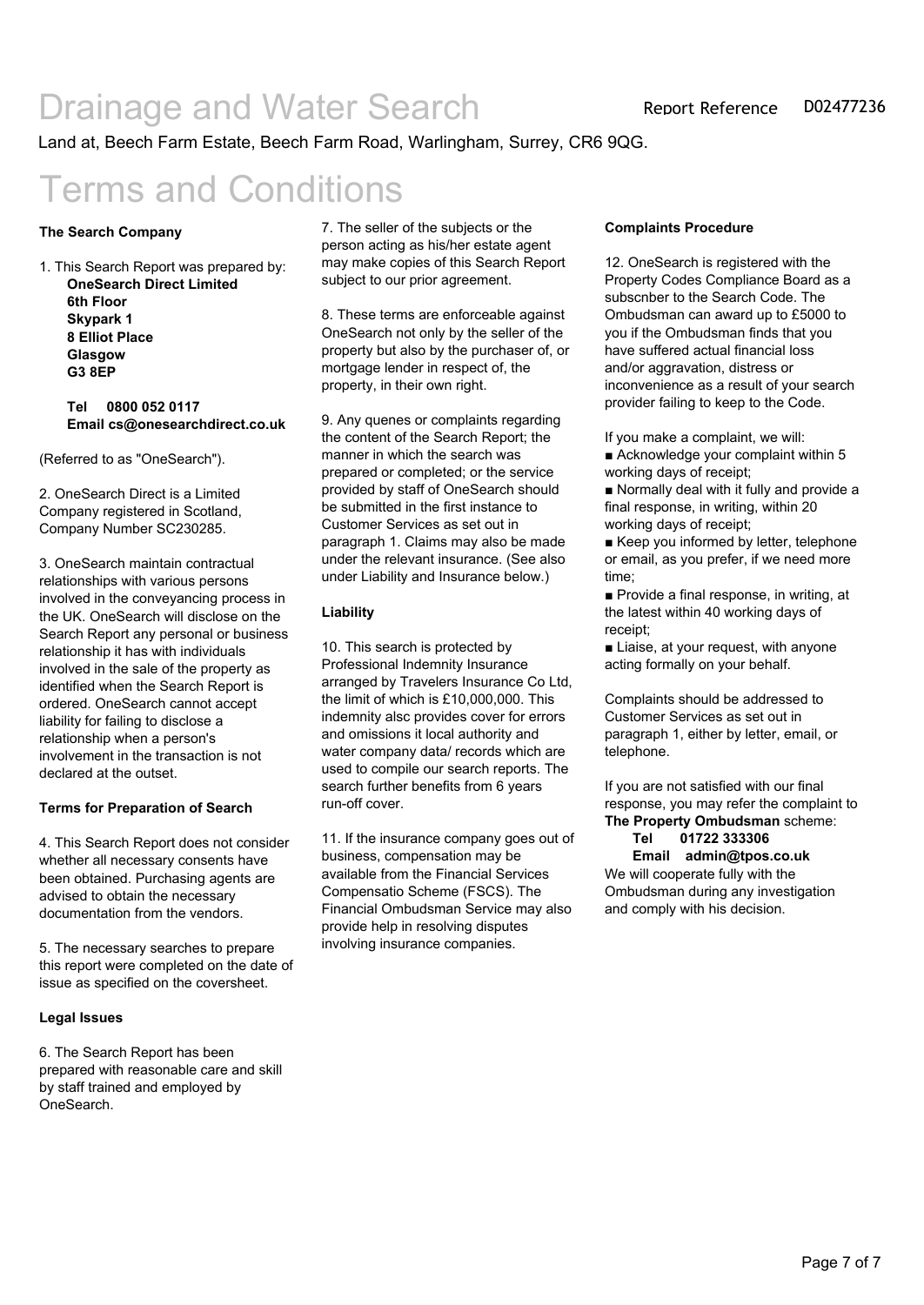# Drainage and Water Map



**THIS MAP IS PROVIDED FOR INDICATIVE PURPOSES ONLY** 

Land Registry Plans are Crown Copyright, reproduced with the permission of Land Registry under delegated authority from the Controller of HMSO.

#### **© Crown Copyright and Database Rights Ordnance Survey 100043397.**

#### **NOTES**

1. The position of any apparatus shown on this plan is given without obligation and warranty, and the accuracy cannot be guaranteed. No liability is accepted by OneSearch Direct for any error or omission. Assets are indicated for reference purposes only.

2. Private drains and sewers connecting the property to the public system may not be shown as water companies have not historically held these details. Only those assets indicated on the publicly available statutory maps are reproduced on this plan.

3. Section 104 sewers may not be shown on this plan.

4. On 1st October 2011 some private assets transferred to water company ownership, including private sewers and lateral drains. These assets will be indicated where they have been added to the statutory sewer maps, but may not be shown due to the historical nature of private sewers (See note 2).

5. The presence of service pipes should be anticipated and the actual position of mains should be verified and established on site prior to commencing any work

6. For searches in the Wessex Water area, where we are aware that public sewer pipes are 300mm or larger in diameter, these will be shown as strategic sewers.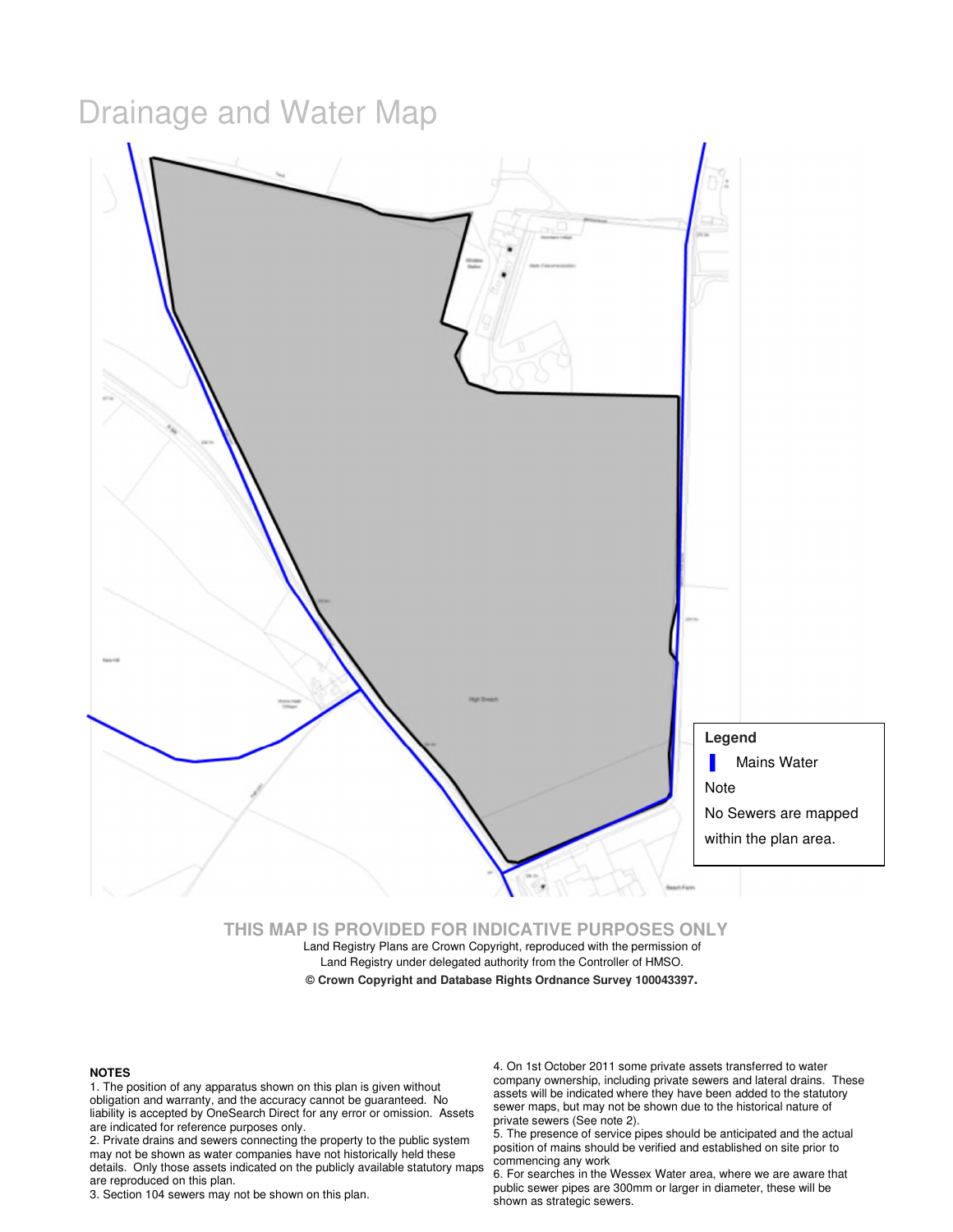

# **PERSONAL SEARCH (DW ERRORS AND OMISSIONS AND MISSING ANSWERS)**

ISSUED BY STEWART TITLE LIMITED

# stewart title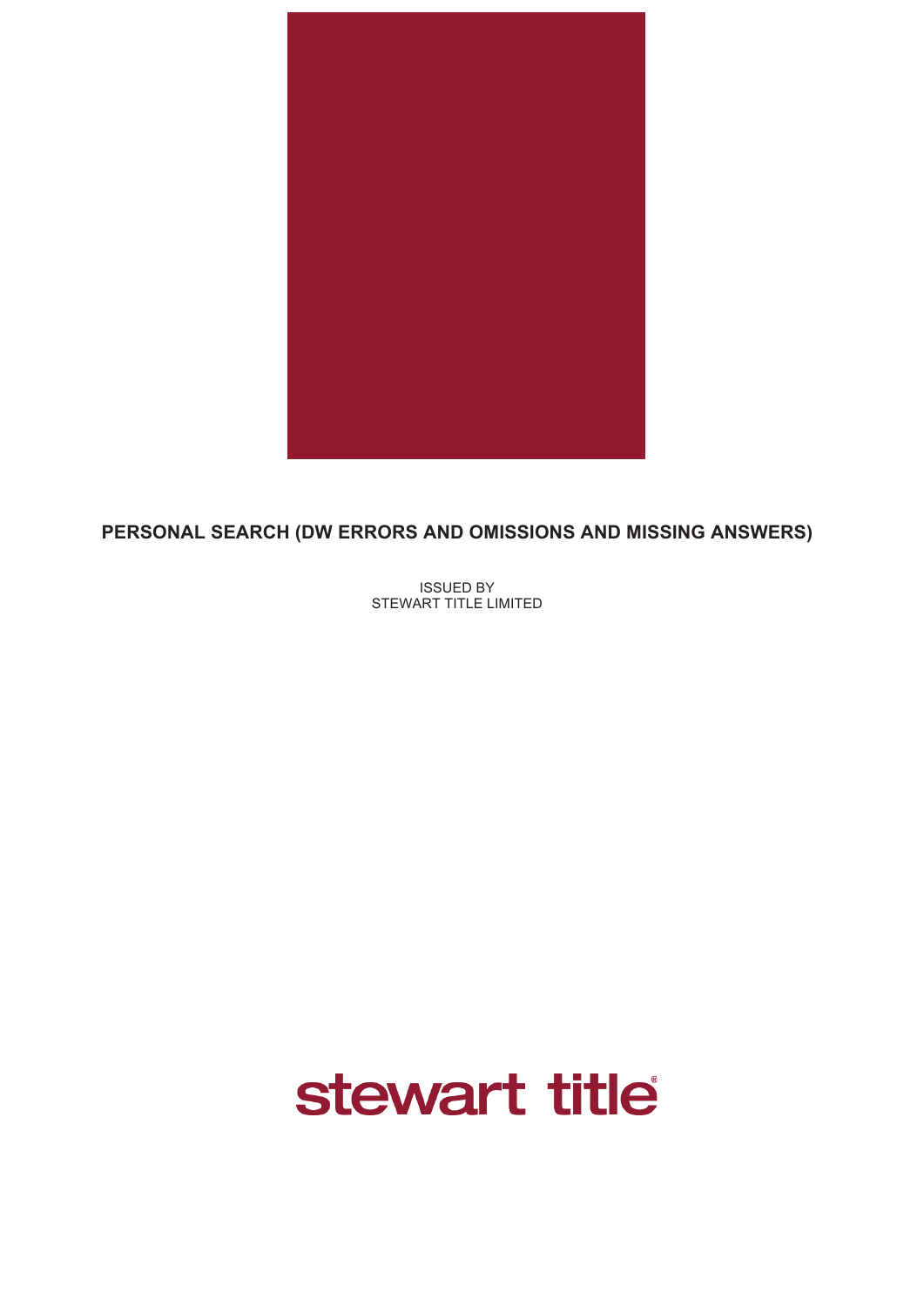**kev**facts

#### **POLICY SUMMARY**

POLICY TYPE Personal Search (DW Errors and Omissions and Missing Answers)

THE INSURER Stewart Title Limited

POLICY TERM In Perpetuity from the Policy Date INSURER'S ADDRESS 6 Henrietta Street, London**,** WC2E 8PS

### **TO THE POLICYHOLDER**

We assume the need to purchase this policy has resulted from legal advice provided to you. You should read this summary in conjunction with the full policy wording to ensure you are fully aware of the terms and conditions of the cover.

### **TO THE INTERMEDIARY**

We recommend this document is provided to the Insured before the conclusion of the insurance contact.

### **SIGNIFICANT CONDITIONS OR EXCLUSIONS UNDER THIS POLICY**

Full details of conditions and exclusions are detailed in the policy, but we would draw your attention to the following:

You, or anyone acting on your behalf, must not:

- a. disclose the existence of this policy to any third party other than prospective purchasers, lenders, lessees and their legal advisers without our prior written consent
- b. take or fail to take action which results in a Claim as this may prejudice your position and void the policy
- c. take any steps to settle a Claim without our prior written consent.

### **UPDATING THE COVER**

Requests to increase or extend cover can be considered. We are not permitted to provide advice or recommend how you proceed as you will need to make your own choice about this, with guidance from your intermediary.

### **RIGHTS TO CANCEL POLICY**

This policy can be cancelled by contacting us within 14 days of the policy date, provided all interested parties (such as lenders holding a mortgage or charge on the Property) consent to cancellation. If you wish to cancel this policy, please write (quoting your policy number) to 'The Underwriting Manager' at the Insurer's Address.

### **HOW TO CLAIM**

Please write (quoting your policy number) to 'The Claims Counsel' at the Insurer's Address or by e mail to ukclaims@stewart.com. You must provide details to us of any potential Claim without delay, please read the full Claims conditions within the policy.

#### **COMPLAINTS**

Any complaint should be raised in the first instance with our General Counsel by

- Writing to the General Counsel at the Insurer's Address
- Telephoning 0207 010 7820

Details of our complaints handling procedure are available by contacting our General Counsel

If we are unable to resolve your complaint to your satisfaction, you may have the right to refer your complaint to the Financial Ombudsman Service at Exchange Tower, London E14 9SR. The Financial Ombudsman Service website address is http://www.financial-ombudsman.org.uk/.

#### **THE FINANCIAL SERVICES COMPENSATION SCHEME (FSCS)**

We are covered by the FSCS. You may be entitled to compensation from the scheme if we cannot meet our obligations. This will depend on the type of business and the circumstances of the Claim.

Further information about compensation scheme arrangements is available from the FSCS who can be contacted at Financial Services Compensation Scheme, 10<sup>th</sup> Floor, Beaufort House, 15 St Botolph Street, London EC3A 7QU. The FSCS website may be viewed at www.fscs.org.uk.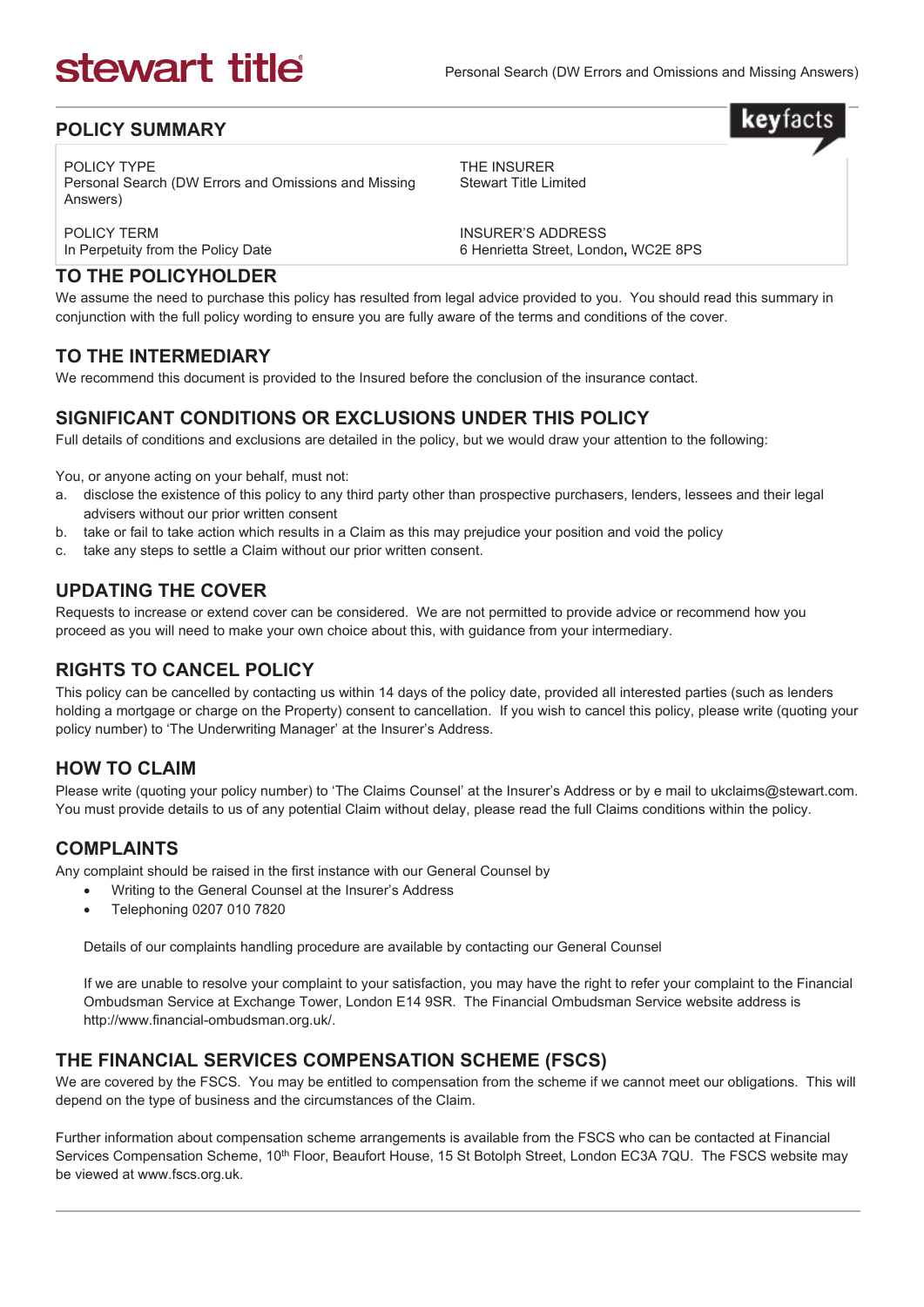## **BASIS OF COVER**

The Insured has paid or agreed to pay the Premium for this indemnity cover.

The Insured agrees to comply with the terms and conditions of the policy. Failure by the Insured to comply can lead to invalidation of the policy in whole or in part or reduce the amount of any Claim subsequently made.

Signed for and on behalf of Stewart Title Limited

an time

Steven Lessack CEO, Stewart Title Limited

Authorised Signatory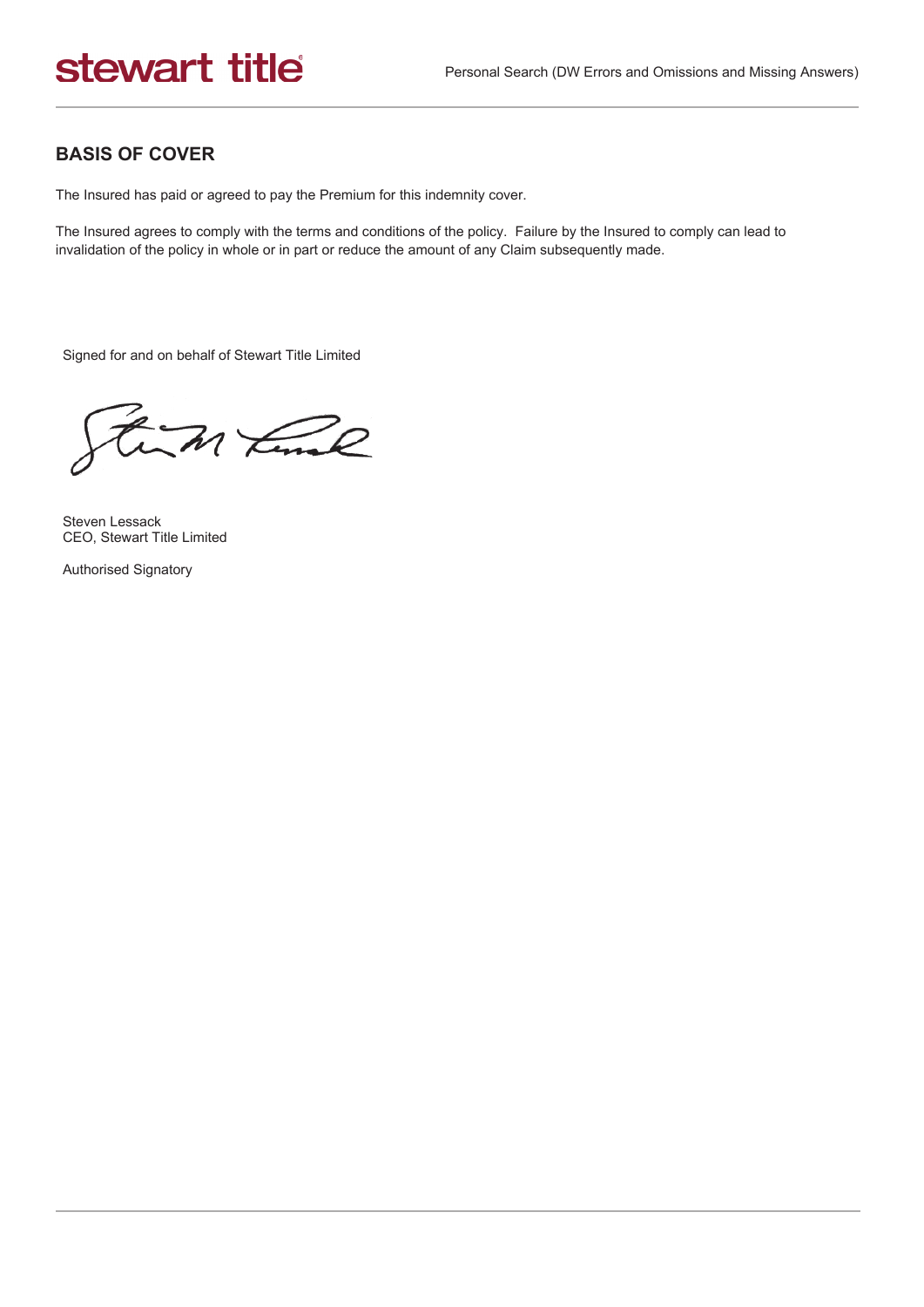### **POLICY SCHEDULE**

POLICY NUMBER 160482

POLICY DATE As referred to on the bordereau per Property

POLICY TERM In Perpetuity from the Policy Date

PROPERTY Each property which is noted on the bordereau

LIMIT OF INDEMNITY See Additional Policy Clause(s) section below

PREMIUM See Additional Policy Clause(s) section below

#### **THE INSURED**

The party purchasing the Property at the Policy Date and any bank, building society or other similar lending institution holding a mortgage or charge on the Property('the Lender') whether as a result of the purchase or as the result of the owner of the Property remortgaging it to the Lender

### **THE INSURER**

STEWART TITLE LIMITED - (Company Reg 2770166), 6 Henrietta Street, Covent Garden, London, WC2E 8PS

### **THE DEFECT**

The Insured has been provided with a Regulated Drainage and Water Search ('the Search') by the Organisation which may contain an Adverse Entry which materially affects the market value of the Property.

### **INSURED USE**

Continued use of the Property for residential or commercial uses as in existence at the Policy Date

### **EXCLUSION(S)**

Any Claim arising from or relating to:

(i) any matter revealed in any other searches made available to the Insured or anyone acting on the Insured's behalf prior to the Policy Date (ii) any matter otherwise known to the Insured or anyone acting on the Insured's behalf prior to the Policy Date (iii) consequential loss

(iv) environmental or contamination matters (including but not limited to the Environmental Protection Act 1990 (v) any matter where the Insured or their legal advisors have not followed or acted upon the guidance notes provided in the **Search** 

# **ADDITIONAL POLICY CLAUSE(S)**

Definitions:-

Adverse Entry - Any matter or matters which would have been disclosed in the Search and which were in existence on or before the Policy Date

which adversely affect the market value of the Property but which were not disclosed in the Search due to:-

(i) the absence in the Search of answers to questions 2.5.1, 2.8,2.9,3.4 and 4.5 and/or

(ii) incorrect information being given to the Organisation by the statutory authority or authorities responsible for maintaining the registers forming

the subject matter of the Search and/or

(iii) incorrect information being given by the Organisation to the Insured in respect of Questions 2.1,2.2,2.4.1 and 3.1.where the Organisation has

interpreted data obtained from the statutory authority or authorities responsible for maintaining the registers but that interpretation is incorrect

due to the negligence of, or an error by, the Organisation.

Organisation - One Search Direct

Regulated Search - A search requested by or on behalf of the Insured in the course of a purchase or remortgage transaction relating to the Property

in response to which the Organisation in accordance with the Council of Property Search Organisations' search code has undertaken enquiries and

provided a report upon which the Insured relies.

LIMIT OF INDEMNITY (Up to £ per Property)

 $£ 2.000.000.00$   $£1.15$ 

PREMIUM (£ inclusive of I.P.T)

#### **MEMORANDUM OF ENDORSEMENT For Seller Cover**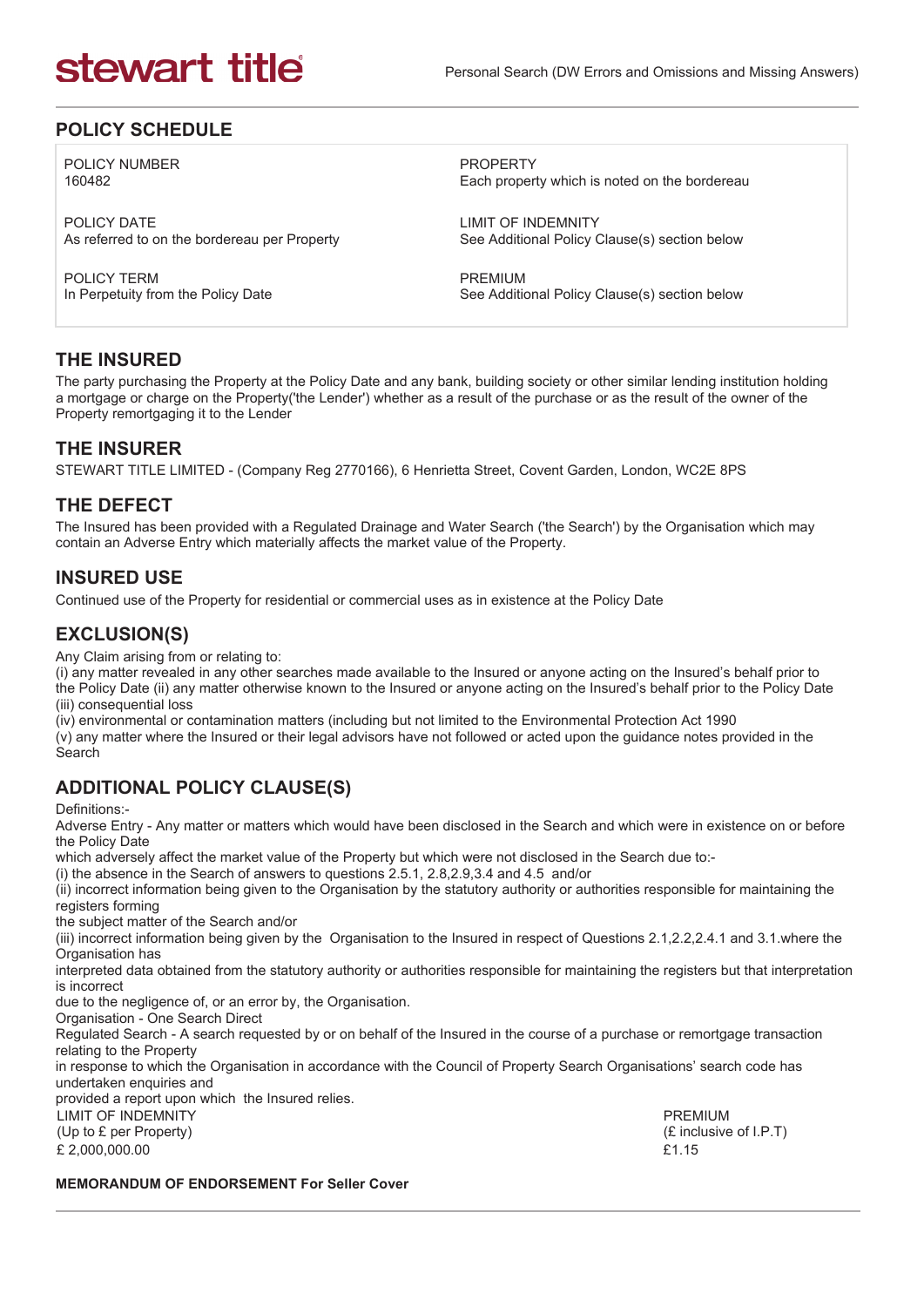#### **Definitions:**

The definitions referred to below shall be read as being in addition to those given or where repeated for the purpose of the cover provided to the seller under the Policy as an alternative to those in the Policy.

| Seller:                 | The Seller of the Property who has requested and paid for the Regulated Search in<br>order to enable the sale of the Property to the Buyer;                                                                                                                                                                                                                                                         |
|-------------------------|-----------------------------------------------------------------------------------------------------------------------------------------------------------------------------------------------------------------------------------------------------------------------------------------------------------------------------------------------------------------------------------------------------|
| Buyer:                  | The person(s), corporate or incorporate body, named as Buyer in the exchanged<br>contract for the purchase of the Property on whose behalf a Regulated Search has<br>been undertaken or who relies upon a Regulated Search carried out on behalf of the<br>seller of the Property by the Organisation and who has subsequently purchased the<br>Property following receipt of the Regulated Search. |
| <b>Completion Date:</b> | The date upon which the sale of the Property to the Buyer completed.                                                                                                                                                                                                                                                                                                                                |
| <b>Offer Price:</b>     | The lower of (i) the price agreed between the Seller and the Buyer for the sale of the<br>Property prior to the completion Date (ii) the highest valuation of the Property obtained<br>by the Seller from and estate agent prior to marketing the property with the estate<br>agent.                                                                                                                |
| <b>Sale Price:</b>      | The price actually paid by the Buyer to the Seller for the Property on the Completion<br>Date as detailed in the exchanged contract.                                                                                                                                                                                                                                                                |

#### **Seller Cover**

The cover under this Policy will be extended to provide the additional cover referred to below namely that:-

The Seller shall have cover starting on the Completion Date for the matters referred to in sub paragraph (ii) under the definition of Adverse Entry in this policy by revealing an Adverse Entry which should not have been revealed ('the Error') and which is the sole and direct cause of the Buyer renegotiating the Offer Price of the Property to the Sale Price and as a result of which renegotiation the Seller has suffered loss.

#### **Exclusions**

The Company shall be not liable to indemnify the Seller for any Error:

- (i) not disclosed in the Search
- (ii) in respect of any matter of which the Seller or his legal representative had Knowledge as at the date that contracts are exchanged with the Buyer for the purchase of the Property.
- (iii) Any Adverse Entry which arises after the Effective Date
- (iv) The cover for the Seller shall not apply where the transaction is a remortgage or the Property is used for commercial purposes

#### **Conditions**

All conditions referred to in the Policy shall apply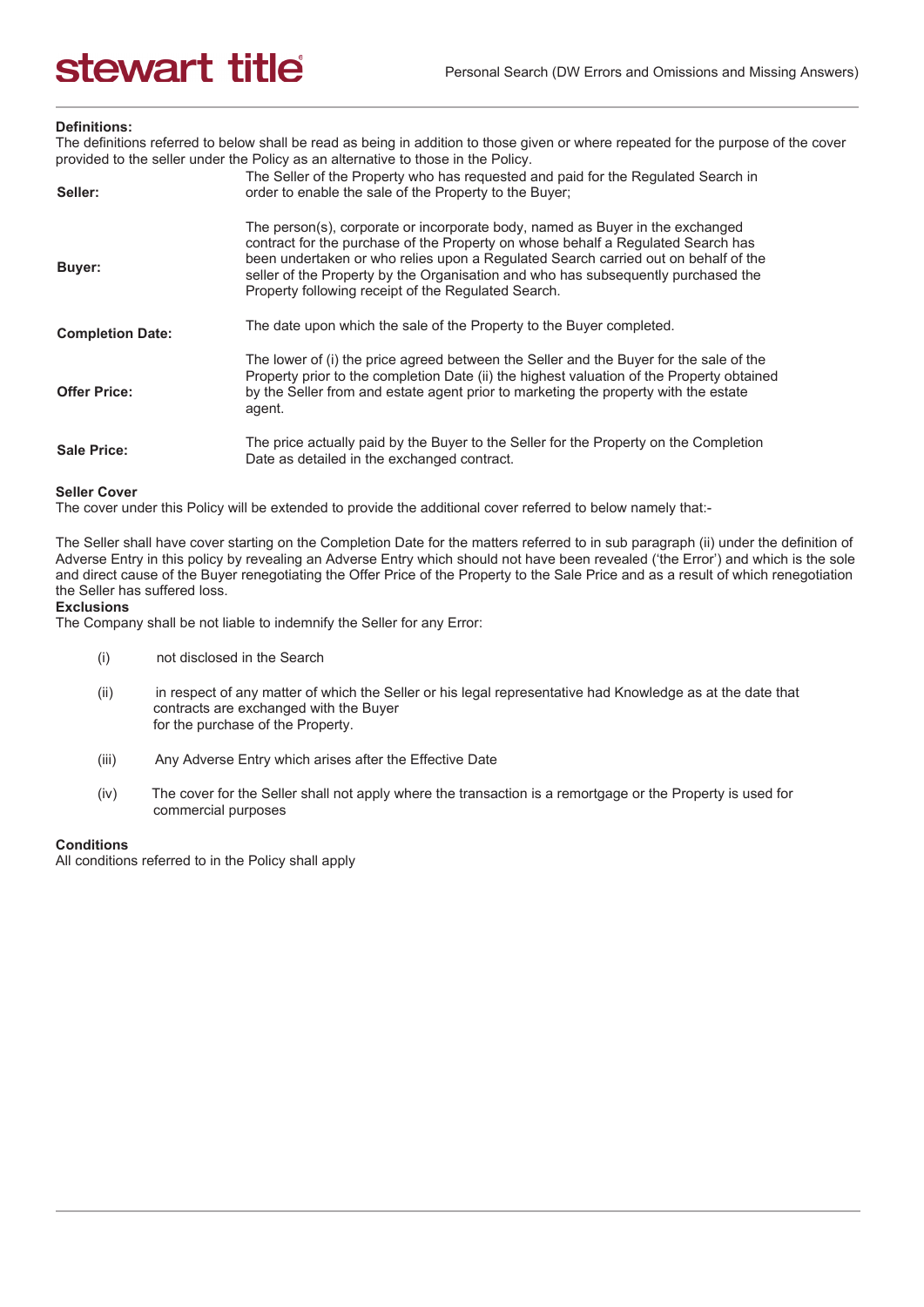**This policy document and the bordereau form the basis of the Insured's policy, and the contract between the Insured and the Insurer. Please read the documents and keep them safe.** 

### **COVER**

In the event there is an Adverse Entry affecting the Property on the Policy Date directly arising from the Search which materially affects the market value of the Property as detailed in the Defect ("Claim") the Insurer will indemnify the Insured against:

- a. The cost of remedying the Adverse Entry (including but not limited to the provision of a further indemnity policy to cover the specific risk(s) revealed by the Adverse Entry) and/or any sums paid pursuant to any voluntary settlement or compromise of a Claim with the prior written consent of the Insurer or any final order, decision, judgment or permanent injunction awarded against the Insured to free the Property from the Claim
- b. Reduction in the market value of the Property used in accordance with the Insured Use the market value being the average of the estimates of two independent Valuers of the market value of the Property as defined from time to time in the guidelines issued by the Royal Institute of Chartered Surveyors at the date of a final order, decision, judgment or permanent injunction awarded against the Insured, or where the Insurer otherwise accepts liability, and being the difference between the market value of the Property as at the Policy Date on the assumption the Adverse Entry is unenforceable and the market value of the Property as at the Policy Date to the extent the Adverse Entry is held to be enforceable
- c. Any shortfall in the amount required to discharge the outstanding debt under the mortgage or charge where the Insured is a mortgagee and exercises its rights under the mortgage or charge, or where the Insurer otherwise accepts liability.
- d. Any damages or compensation (including costs and expenses) awarded against the Insured in any proceedings brought against the Insured or agreed in any voluntary settlement or compromise of a Claim with the prior written consent of the Insurer
- e. All other costs and expenses incurred by the Insured with the prior written consent of the Insurer including the costs of the Insurer in defending or settling the Claim on the Insured's behalf

### **GENERAL PROVISIONS**

- a. Any act or omission by the Insured, or anyone acting on the Insured's behalf, which in whole or in part induces a Claim under the policy may prejudice the Insured's position and could invalidate the policy in whole or in part or reduce the amount of any Claim.
- b. The Insurers liability under this policy will not exceed the Limit of Indemnity (as increased by the Inflation Provision if applicable).
- c. This policy shall be governed by and construed in accordance with the law of England and Wales and is subject to the jurisdiction of the courts of England and Wales.
- d. The policy and any endorsement issued in respect of it are one contract and shall be read together.
- e. The insured will not be entitled to abandon the Property to the Insurer.
- f. Your information may be used for the purposes of insurance administration by the Insurer, its associated companies, by reinsurers and your intermediary. It may be disclosed to regulatory bodies for the purposes of monitoring and/or enforcing the Insurer's compliance with any regulatory rules/codes.
- g. Your information may also be used for offering renewal, research and statistical purposes and crime prevention. It may be transferred to any country, including countries outside the European Economic Area for any of these purposes and for systems administration. Where this happens, we will ensure that anyone to whom we pass your information agrees to treat your information with the same level of protection as if we were dealing with it.
- h. If you give us information about another person, in doing so you confirm that they have given you permission to provide it to us to be able to process their personal data (including any sensitive personal data) and also that you have told them who we are and what we will use their data for, as set out in this notice.
- i. In the case of personal data, with limited exceptions, and on payment of the appropriate fee, you have the right to access and if necessary rectify information held about you.

#### **NON INVALIDATION**

The interest in this policy of any Insured will not be invalidated by a breach of the policy terms or conditions by any other party, unless

- a. Such party acted on the Insured's behalf or with the Insured's knowledge and consent
- b. Where the Insured is a successor in title, they had knowledge of a breach of the policy terms or conditions or of previous nondisclosure or misrepresentation to the Insurer.

### **IMPORTANT CONDITIONS**

#### **In respect of each Property:-**

- a. In deciding to accept this policy in exchange for the Premium and in setting the terms and premium, the Insurer has relied on the assumptions made being correct and any information given by the Insured (or anyone acting on the Insured's behalf). The Insured must ensure that, when answering any questions asked by the Insurer, any information provided is accurate and complete and the Insurer is informed of any assumptions which cannot be met.
- b. If the Insured deliberately or recklessly provides the Insurer with false or misleading information, the Insurer may treat this policy as if it never existed and decline all claims.
- c. If the Insured provides the Insurer with false or misleading information carelessly, the Insurer may:
	- a. treat this policy as if it had never existed, and refuse to pay all claims and return the premium paid. However, the Insurer may only do so if it would not otherwise have provided the Insured with insurance cover at all;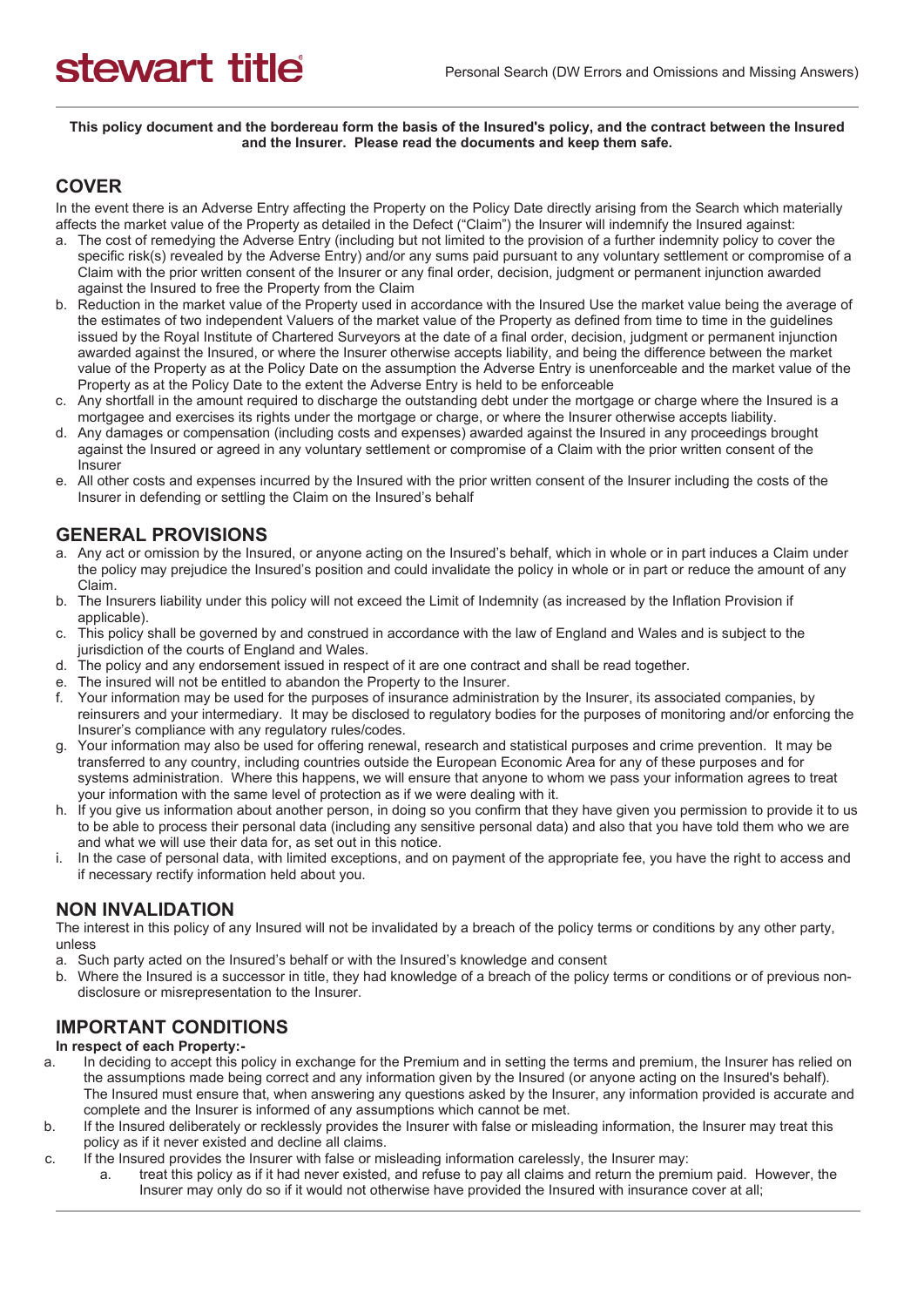- b. amend the terms of this insurance, and apply the amended terms as if they were already in place, if a claim has been adversely affected by the Insured's carelessness;
- c. reduce the amount the Insurer will pay on a claim in the proportion the premium the Insured has paid bears to the premium the Insurer would have charged for the policy; or
- d. take a similar proportionate action. The Insurer, or anyone acting on the Insurer's behalf, will write to the Insured if the Insurer intends to treat this policy as if it had never existed, or amend the terms of the policy.
- d. If the Insured becomes aware that the information given to the Insurer is inaccurate, the Insured must inform the Insurer as soon as practicable.
- e. The Insured (or anyone acting on the Insured's behalf) shall not at any time disclose the existence of this policy to any third party other than bona fide prospective purchasers, their lenders, lessees and respective legal advisers without the Insurers written consent
- f. The Insured shall not discuss the Defect with any party without the Insurer's written consent, who, it is reasonable to believe can as a result of the discussion make a Claim.
- g. A bordereau is provided to the Insurer by the Policyholder in Excel format setting out the address of the Property, the Limit of Indemnity (being the purchase price of the Property) and the Policy Date (being the date of exchange of contracts for the purchase of the Property by the Insured) and that the bordereau is sent to the Insurer at the Insurer's Address within 14 days of the month end following the Policy Date and payment for all properties listed on the bordereau paid either by cheque payable to Stewart Title Limited or by BACS to HSBC Bank Plc, 60 Queen Victoria Street, London EC4N 4TR Account Name: Stewart Title Premium Collection Account, Sort Code 40-05-30, Account Number: 94573269 Reference: 160482

In respect of Conditions e, f and g above where the Insured fails to comply with these conditions the Insurer's liability under this policy may be limited to the extent the Insurer is compromised by any breach of these conditions

### **COMPLAINTS PROCEDURE**

Any complaint should be raised in the first instance with our General Counsel by

- Writing to the General Counsel at the Insurer's Address
- Telephoning 0207 010 7820

Details of our complaints handling procedure are available by contacting our General Counsel.

If we are unable to resolve your complaint to your satisfaction, you may have the right to refer your complaint to the Financial Ombudsman Service at Exchange Tower, London E14 9SR. The Financial Ombudsman Service website is http://www.financialombudsman.org.uk/.

The existence, and your use of, this complaints process is without prejudice to your other rights under this policy and your rights in law.

### **RIGHT TO CANCEL POLICY**

This Policy can be cancelled by contacting us within 14 days of the policy date, provided all interested parties (such as lenders holding a mortgage or charge on the Property) consent to cancellation. If you wish to cancel this policy, please write (quoting your policy number) to 'The Underwriting Manager' at the Insurer's Address.

We may at our discretion charge you for the time that you have been on cover including Insurance Premium Tax.

Any refund of premium will be made to the party who paid the premium.

#### **CLAIMS CONDITIONS**

On becoming aware of any potential or actual Claim, the Insured will:

- a. provide written notice and details to the Insurer at the Insurer's Address immediately of all known facts including all communications, correspondence and all court documents.
- b. not admit any liability whatsoever or take steps to compromise or settle the Claim, without the written consent of the Insurer.
- c. provide all information and assistance that the Insurer and/or any party professional or otherwise acting on the Insurer's behalf require at the Insured's own expense doing everything reasonably practicable with the Insurer's prior written consent to minimise any loss.

The Insured will not make any

- a. admission, promise of payment or indemnity
- b. application to a court, Upper Tribunal (Land Chamber) or the Land Registry without the written consent of the Insurer

#### **DEALING WITH THE CLAIM**

- a. In dealing with the Claim the Insurer will at its discretion and cost be entitled to (whether or not the Insurer is liable under this policy):
	- i. take or defend proceedings in any court or tribunal in the name of the Insured in any proceedings including the right to abandon or submit to judgment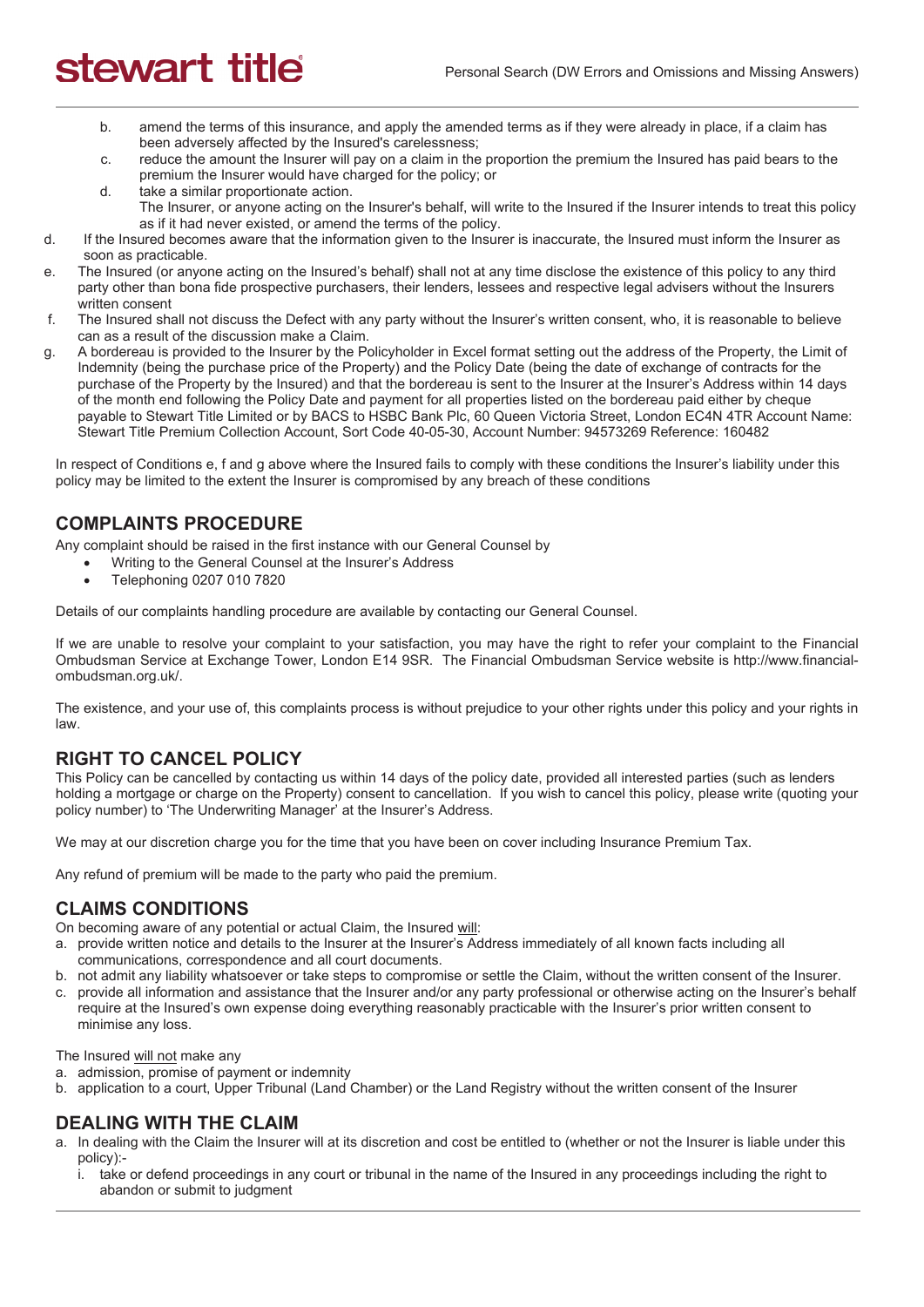- ii. exercise, in the name of the Insured, any rights or remedies available to the Insured in any proceedings including the right to abandon or submit to judgment
- iii. compromise, settle or compound the Claim and deal in such manner as it thinks fit
- iv. pay at any time to the Insured the amount of the Limit of Indemnity (as increased by the Inflation Provision if applicable) or any lesser amount for which the Claim can be settled and then relinquish control of and have no further involvement with the Claim.
- b. The Insurer shall be under no obligation to pay the proceeds of any Claim paid under this Policy to any party other than the Insured and that the proceeds of any Claim shall be incapable of assignment.
- c. If, at the time of the Claim, there is other insurance (whether incepted by the Insured or any other party) under which the Insured may be entitled to make a Claim, either wholly or partly in respect of the same interest or risk covered by this policy, the Insurer will not be liable to pay or contribute more than their rateable proportion of the Claim.
- d. If the Insured shall make any Claim knowing the same to be false or fraudulent, as regards amount or otherwise, this policy shall become void and the Claim shall be forfeited.
- e. The Insurer will be entitled to all rights and defences it may have in respect of a Claim notified by any Insured against any successor to that Insured.
- f. Where the Insurer and the Insured cannot agree to the amount to be paid under this policy the matter shall be referred to an arbitrator to be appointed by the parties (or in default of agreement, in accordance with the law in force at the time). The making of an award by the arbitrator shall be a condition precedent to any right of action against the Insurer. The Insured will afford to the Insurer every reasonable assistance in this respect.
- g. If the Insurer agrees or is obliged to make any payment to or on behalf of an Insured because of the risk insured by this policy the Insurer will immediately be subrogated to any rights which the Insured may have in relation to that risk.

### **THE FINANCIAL SERVICES COMPENSATION SCHEME (FSCS)**

We are covered by the FSCS. You may be entitled to compensation from the scheme if we cannot meet our obligations. This will depend on the type of business and the circumstances of the Claim.

Further information about the compensation scheme arrangements is available from the FSCS who can be contacted at Financial Services Compensation Scheme, 10<sup>th</sup> Floor, Beaufort House, 15 St Botolph Street, EC3A 7QU. The FSCS website may be viewed at www.fscs.org.uk.

Stewart Title Limited is authorised by the Prudential Regulation Authority and regulated by the Financial Conduct Authority and the Prudential Regulation Authority. Registered in England and Wales No: 2770166. Registered office address: 6 Henrietta Street, London, UK, WC2E 8PS.